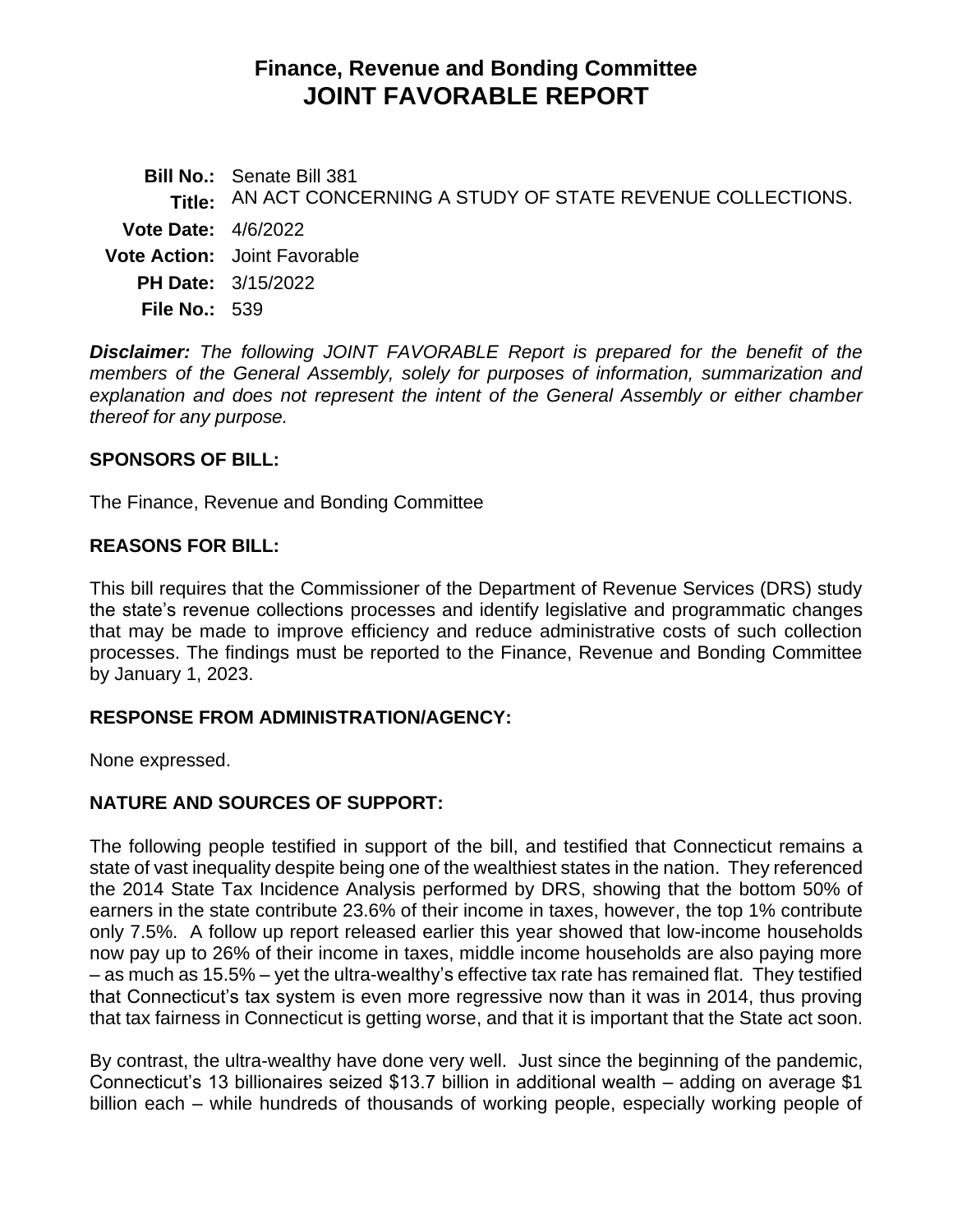color, were financially devastated. We are going in the wrong direction, and it is incumbent upon this committee to right the ship. You passed a comprehensive, progressive revenue package in 2021. I'm asking you to do that again to give low- and middle-income earners a fighting chance to thrive. No one should be forced to live in constant survival mode.

The testifiers listed below referenced the 2022 Tax Incidence Report as providing the information needed to enact transformative change and is a roadmap for how to enact that change to create an economy that works for all in this state.

*[Beverley Brakeman, Regional Director, United Auto Workers, Region 9A](https://cga.ct.gov/2022/FINdata/Tmy/2022SB-00381-R000315-Brakeman,%20Beverley,%20Regional%20Director,%20United%20Auto%20Workers,%20Region%209A%20-%20Support-TMY.PDF)*

*[Carl Chisem, President, Connecticut Employees Union Independent, SEIU Local 511, Member,](https://cga.ct.gov/2022/FINdata/Tmy/2022SB-00381-R000315-Chisem,%20Carl,%20President,%20CEUI,%20SEIU%20Local%20511,%20Member,%20Recovery%20For%20All%20Coalition%20-%20Support-TMY.PDF)  [Recovery For All Coalition](https://cga.ct.gov/2022/FINdata/Tmy/2022SB-00381-R000315-Chisem,%20Carl,%20President,%20CEUI,%20SEIU%20Local%20511,%20Member,%20Recovery%20For%20All%20Coalition%20-%20Support-TMY.PDF)*

*[Lauren Doninger, Member, Recovery For All Coalition](https://cga.ct.gov/2022/FINdata/Tmy/2022SB-00381-R000315-Doninger,%20Lauren,%20Member,%20Recovery%20For%20All%20Coalition%20-%20Support-TMY.PDF)*

*[John Filchak, Executive Director, Northeastern Connecticut Council of Governments](https://cga.ct.gov/2022/FINdata/Tmy/2022SB-00381-R000315-Filchak,%20John,%20Executive%20Director,%20Northeastern%20Connecticut%20Council%20of%20Governments%20-%20Support-TMY.PDF)*

*[Joelle Fishman, Chair, Connecticut Communist Party USA](https://cga.ct.gov/2022/FINdata/Tmy/2022SB-00381-R000315-Fishman,%20Joelle,%20Chair,%20Connecticut%20Communist%20Party%20USA%20-%20Support-TMY.PDF)*

*[Callie Gale Heilmann, President & Co-Director, Bridgeport Generation Now](https://cga.ct.gov/2022/FINdata/Tmy/2022SB-00381-R000315-Gale%20Helimann,%20Callie,%20President%20and%20Co-Director,%20Bridgeport%20Generation%20Now%20-%20Support-TMY.PDF)*

*[Madeline Granato, Policy Director and Brandi A. Kennedy, MSW Policy Practice Intern,](https://cga.ct.gov/2022/FINdata/Tmy/2022SB-00381-R000315-Granato,%20Madeline,%20Policy%20Director,%20Connecticut%20Women%27s%20Education%20and%20Legal%20Fund%20-%20Support-TMY.PDF)  [Connecticut Women's Education and Legal Fund](https://cga.ct.gov/2022/FINdata/Tmy/2022SB-00381-R000315-Granato,%20Madeline,%20Policy%20Director,%20Connecticut%20Women%27s%20Education%20and%20Legal%20Fund%20-%20Support-TMY.PDF)*

*[Ed Hawthorne President, Connecticut AFL-CIO, Member, Recovery For All Coalition](https://cga.ct.gov/2022/FINdata/Tmy/2022SB-00381-R000315-Hawthorne,%20Ed,%20President,%20Connecticut%20AFL-CIO,%20Member,%20Recovery%20For%20All%20Coalition%20-%20Support-TMY.PDF)*

*[Patrick O'Brien, PhD, Research and Policy Fellow, Connecticut Voices for Children](https://cga.ct.gov/2022/FINdata/Tmy/2022SB-00381-R000315-O%27Brien,%20Patrick,%20PhD,%20Research%20and%20Policy%20Fellow,%20Connecticut%20Voices%20for%20Children%20-%20Support-TMY.PDF)*

*[William Buhler, Member, CSEA SEIU Local 2001 and the Recovery For](https://cga.ct.gov/2022/FINdata/Tmy/2022SB-00381-R000315-Buhler,%20William,%20Member,%20CSEA%20and%20Recovery%20For%20All%20-%20Support-TMY.PDF) All Coalition* testified that House and Senate bills enabling the study of revenue collection are more important than ever; given Connecticut's lack of economic growth over the last decade. He questioned the adequacy of government spending, and whether the state was really losing 2.6 billion a year in uncollected taxes. He stated that we should know the answers to these questions.

*Kathleen Flaherty, Esq., [Executive Director, Connecticut](https://cga.ct.gov/2022/FINdata/Tmy/2022SB-00381-R000315-Flaherty,%20Kathleen,%20Executive%20Director,%20Connecticut%20Legal%20Rights%20Project,%20Inc.%20-%20Support-Neutral-TMY.PDF) Legal Rights Project, Inc*. supported the bill and appreciated the proposed study. She testified that it's always good to re-examine policies to see if they are accomplishing their goals without unintended adverse consequences, and does not think that the sole focus of the study of revenue policies should be on the efficiency and reduction of administrative costs of collection. She encouraged a more holistic examination of existing tax gaps and the capacity of DRS to enforce compliance.

*[Seth Freeman, President, Congress of Connecticut Community Colleges](https://cga.ct.gov/2022/FINdata/Tmy/2022SB-00381-R000315-Freeman,%20Seth,%20President,%20Congress%20of%20Connecticut%20Community%20Colleges%20-%20Support-TMY.PDF)* testified in support of the bill, stating that progressive revenue is desperately needed in our state to begin to remedy long‐standing inequities along race and class in Connecticut. Progressive revenue is needed to bridge the extreme and growing divide between the rich and poor in our state. Progressive revenue is needed to fund critical public services in health care, housing, education, workforce development, and youth services, and build a more just Connecticut.